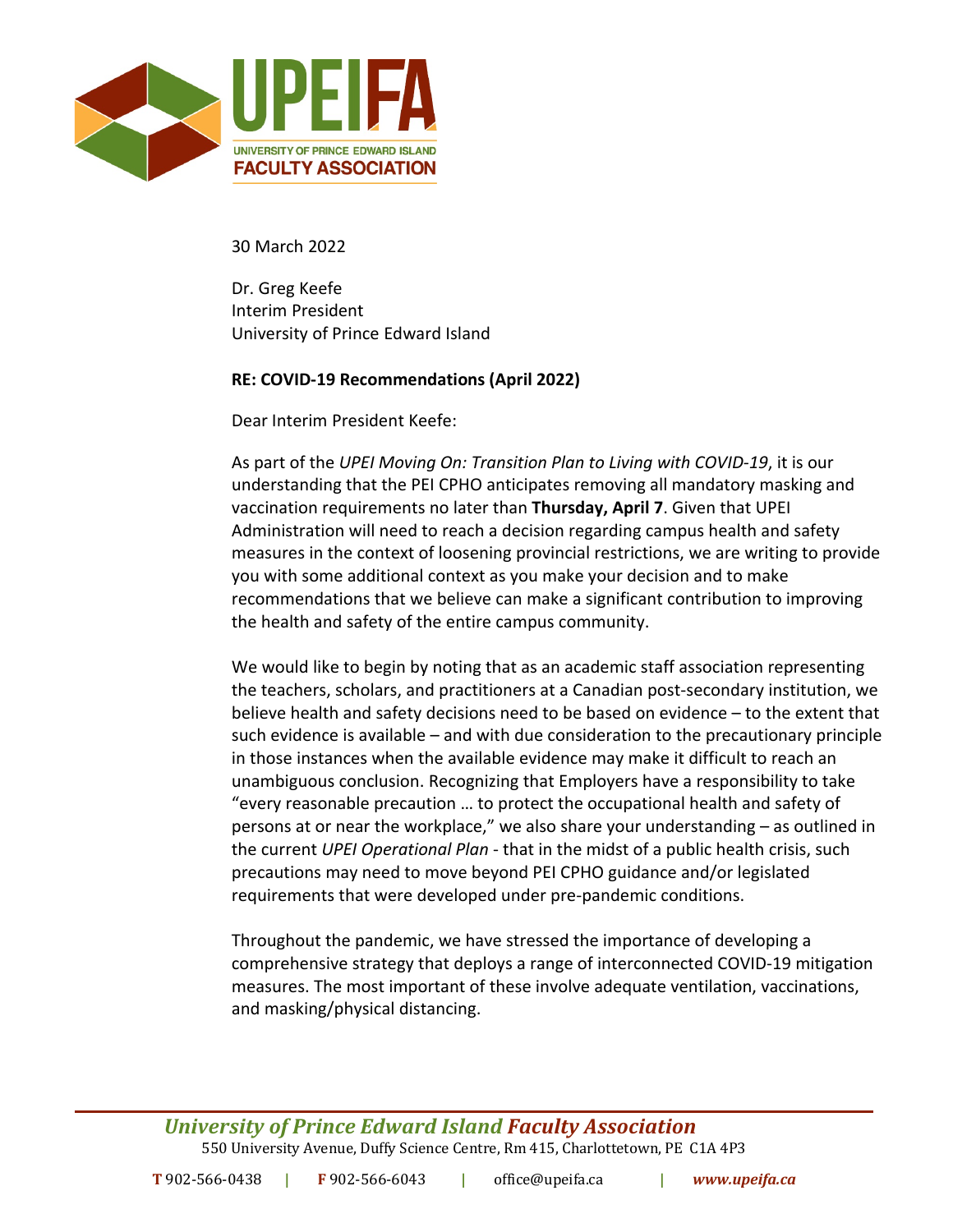While adequate **ventilation** is extremely important for mitigating the spread of COVID-19, it is certainly challenging to make such improvements on a short-term basis. Long-term infrastructure improvements have to be initiated and brought to completion in the midst of significant uncertainly about the trajectory of the pandemic. It is therefore important to stress that commitments to improving campus ventilation systems must not be allowed to fluctuate with the trajectory of the pandemic. These improvements must be initiated early, address all indoor spaces (i.e. classroom as well as other workspaces), and be completed along reasonable and transparent timelines.

Although **vaccinations** have been extremely useful for slowing the spread of the virus that causes COVID-19, we also recognize that their effectiveness has changed throughout the course of the pandemic. While in the early part of the pandemic, vaccinations played an important role in reducing infections and improving outcomes, evidence increasingly suggests that with the highly transmissible Omicron variant, current vaccines may be more valuable for reducing the likelihood of severe disease than preventing infection or transmission. It is vital that any University policy around mandatory vaccinations follow the science surrounding the efficacy of vaccination and be subject to revision based on updated guidance and emerging variants.

As mitigation measures, **masking and physical distancing** have proven to be effective when used in conjunction with the other mitigation measures outlined above. Because masking and physical distancing can often be implemented more rapidly than other mitigation measures, they represent an important line of defense in reducing the spread of the virus that causes COVID-19.

# **Membership Survey**

In anticipation of the PEI CPHO's easing of pandemic restrictions, we asked our members to complete a brief survey to understand their experience of these mitigation measures and the importance they place on maintaining these and other measures after the provincial requirements have been loosened. Here is what we learned from the approximately 100 of our members who completed the survey.

- With respect to **keeping mandatory masking / social distancing policies in place**, 85% of respondents indicated that they would like to see these policies in place at least until the end of the Winter Semester (April 29) if not longer.
- As for the **UPEI Mandatory Vaccination Policy**, most of our members expressed a preference for keeping this policy in place for the foreseeable future.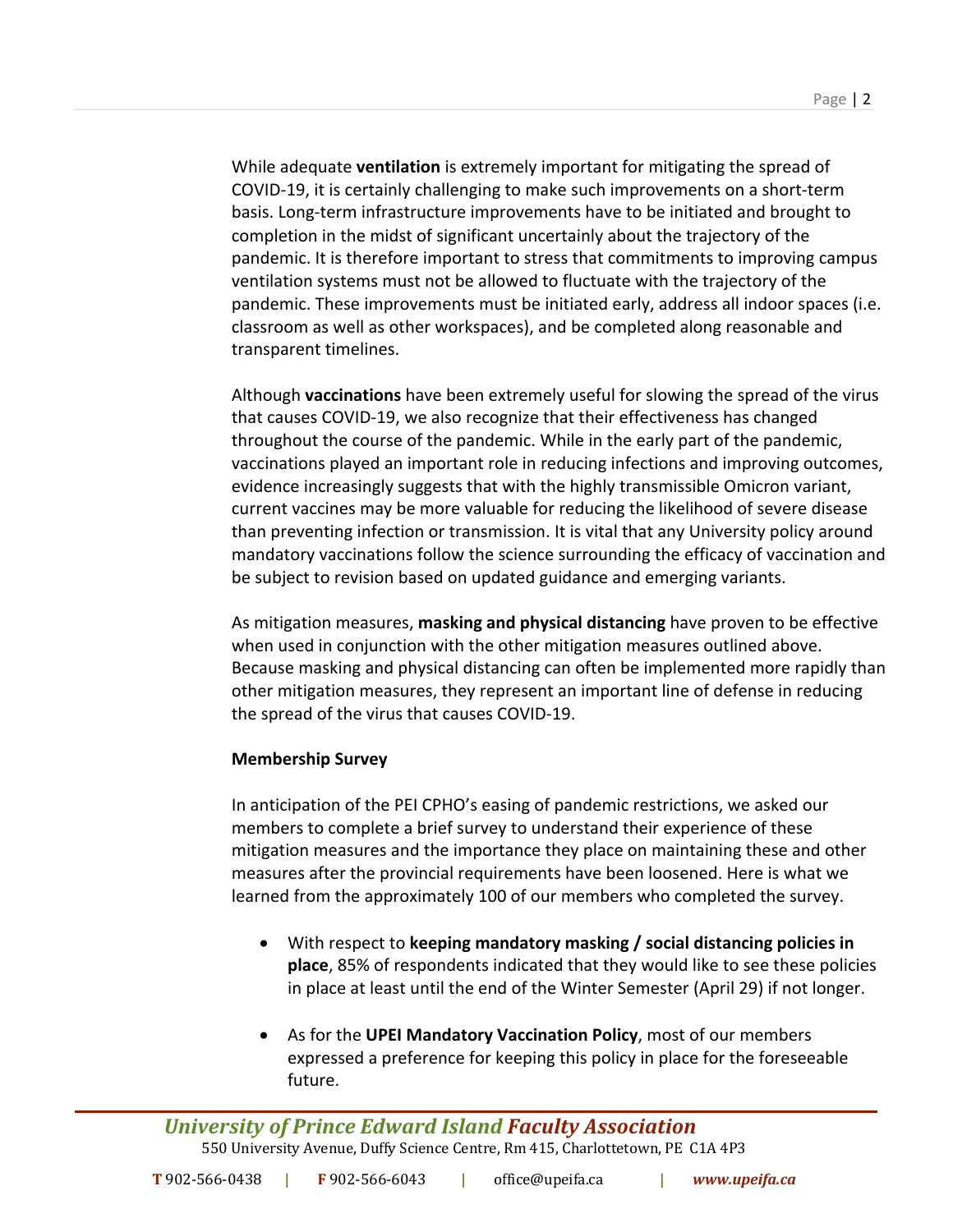For both masking/social distancing and the vaccination policy, a number of our members suggested that they would prefer if decisions around these policies were based on reliable case information – particularly hospitalization rates – rather than calendar dates. As such, there was strong interest in better communication around case numbers both on the Island as well as campus more specifically. Our members also made it clear that they prefer a comprehensive strategy that address ventilation, vaccination, and masking/social distancing as a whole.

The results of the survey also make it clear that in the drafting of any policy, it is absolutely vital that we not lose sight of individuals circumstances and risk assessments. Some of our campus community face higher risks of severe outcomes from COVID-19, including those who are immunocompromised or have other health issues, as well as those who cannot, for various reasons, be vaccinated. Others in our community may not have these risk factors themselves, but are anxious to protect loved ones or others close to them facing higher risks. Single and/or working parents may also face unique difficulties when an outbreak forces children to remain home from school. While *UPEI's Equity, Diversity, and Inclusion (EDI) Strategy* makes it clear that our institution is committed to taking these issues seriously, we feel this is an important opportunity to ensure that our rhetoric matches our reality.

In addition to the foregoing, we also note the large and growing body of research pointing to the very serious long-term health implications of long COVID, which some studies suggest may impact up to 30% of those infected (including many who have initially experienced only mild symptoms). Furthermore, epidemiological evidence shows that widespread transmission of COVID-19 greatly increases the risk that variants and sub-variants of concern will continue to develop, and so make the pandemic even longer and more dangerous than it would be otherwise.

Clearly, then, it remains absolutely critical to take all reasonable measures to limit and mitigate COVID's spread in our campus community. To that end, we respectfully submit the following recommendations:

# **Recommendation #1:**

**The current masking, physical distancing, and vaccination policies should be maintained until at least the end of the semester (April 29) with a further decision based on case numbers – hospitalization rates in particular - and in consultation with the entire campus community**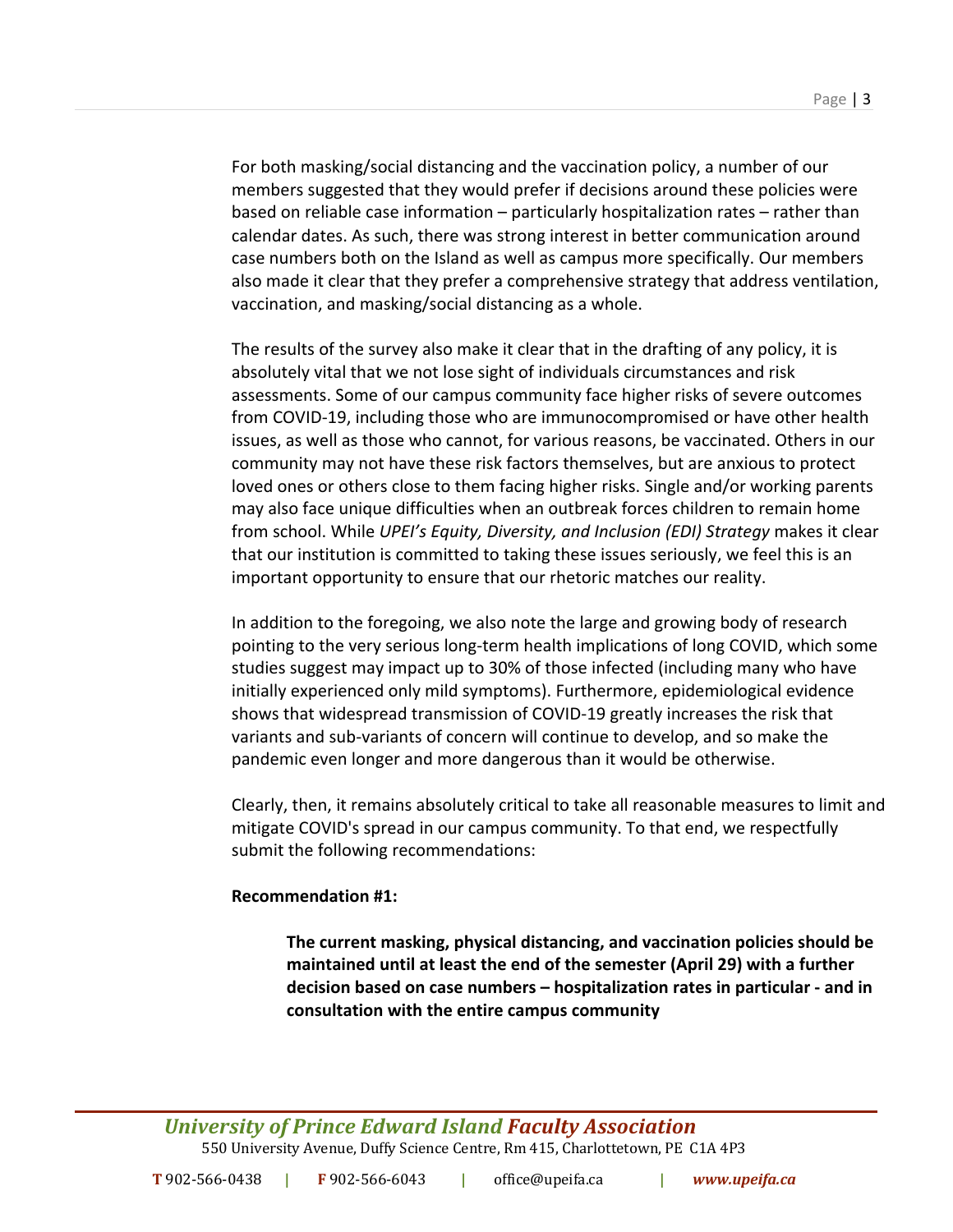### **Recommendation #2:**

# **The recent ventilation evaluation of UPEI classrooms should be enlarged and extended to an evaluation (and if necessary remediation) of all indoor workspaces on campus**

Prior to the pandemic, the UPEI Faculty Association encouraged UPEI Administration to develop an **Employee Accommodations Policy** congruent with its equity, diversity, and inclusion strategy and every bit as robust as the existing UPEI Student Accommodation Policy. At that time, UPEI Administration declined our request. Given the lessons we have learned throughout the pandemic as well as UPEI Administrations public commitments to equity, diversity, and inclusion, we believe it is time for UPEI to reconsider its resistance to developing a robust employee accommodation policy.

# **Recommendation #3**

**Given the lessons we have learned throughout the pandemic as well as UPEI Administrations public commitments to Equity, Diversity, and Inclusion (EDI), UPEI Administration should reconsider its resistance to our Employee Accommodation Policy proposal**

At the beginning of the pandemic, we asked UPEI Administration to consider inviting representatives from the *UPEI Infection, Prevention, and Control* (IPC) *Committee* to advise the *UPEI Joint Occupational Health and Safety Committee* (JOHSC) on appropriate precautions and protocols for addressing health and safety concerns in the midst of the pandemic. Unfortunately, UPEI Administration declined to do so. To enable JOHSC members to make evidence-based recommendations to the Employer for improving the health and safety of the entire campus community, we believe that UPEI JOHSC members should be provided with current and accurate information from infections disease specialists.

# **Recommendation #4**

**Representatives from the** *UPEI Infection, Prevention, and Control (IPC) Committee* **should have a standing invitation to attend** *UPEI Joint Occupational Health and Safety Committee (JOHSC)* **meetings and be permitted to make direct recommendations to UPEI JOHSC for preventing and controlling infectious diseases on campus**

We believe the implementation of all these recommendations will make a significant contribution to the health and safety of the entire campus community. We welcome